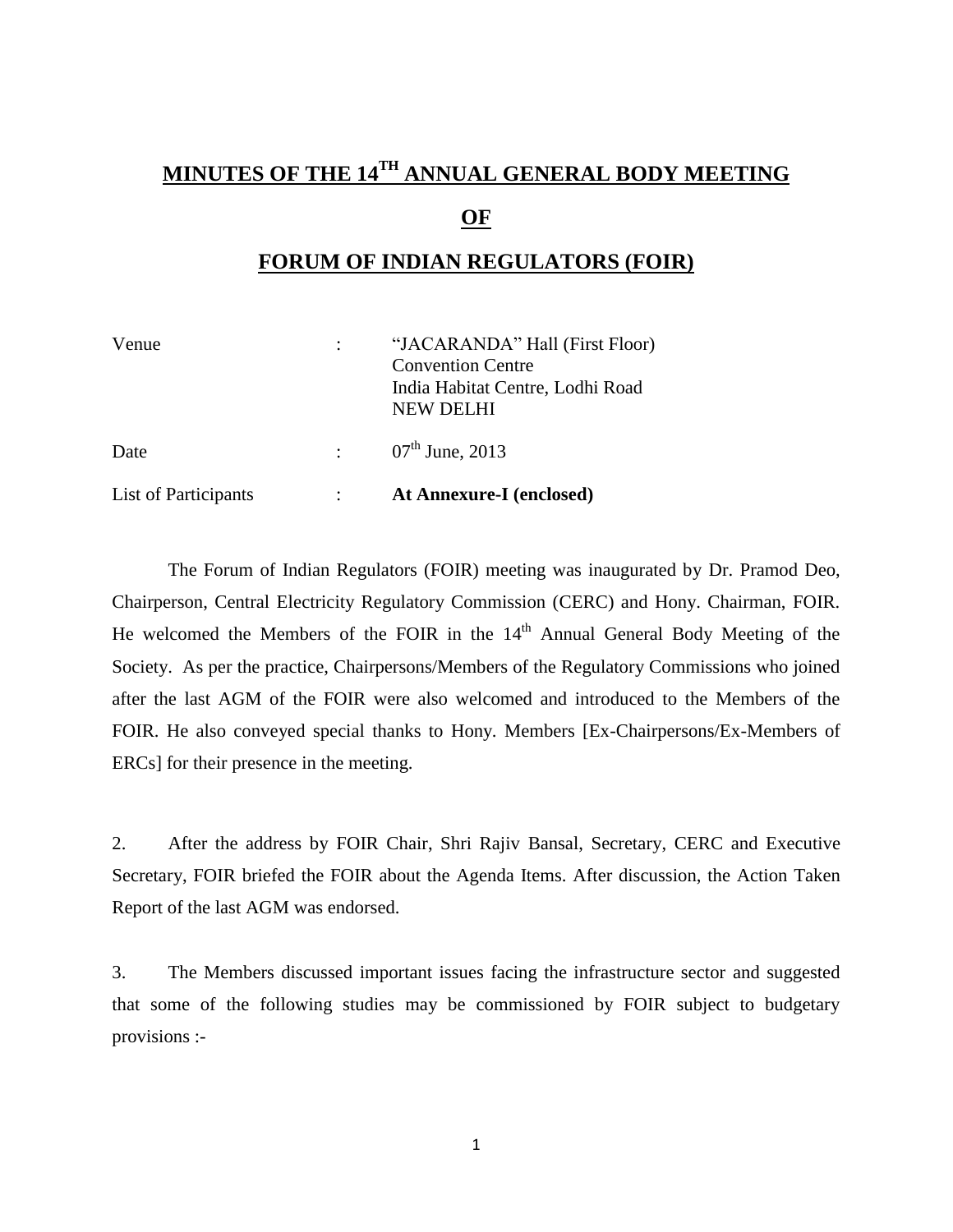- $\triangleleft$  Rational use of energy and its pricing.
- $\triangle$  Experiences of competitive bidding / auction in various infrastructure sector.
- Consumer Advocacy.

4. It was decided that the Members of the FOIR may communicate within two weeks in writing to the FOIR Secretariat about any other subject of common interest which could be taken up for commissioning studies by FOIR. The Members felt that findings of major studies completed by the Forum of Regulators (FOR) may also be circulated in FOIR meetings for information to the Members.

5. The proposed reconstitution of Governing Body of FOIR for the year 2013-14 was noted and endorsed (**enclosed** at **Annexure – II)**.

6. The next agenda items viz. the Audited Balance Sheet for 2012-13 and the Budget estimate for 2013-14 were taken up together for consideration. Shri Rajiv Bansal explained the salient features of the audited accounts as also the proposed budget for the year 2013-14. It was felt that the Balance Sheet and the Budget should provide as footnote further details including deviation statement(s) in future. After discussion, the audited accounts and budget were approved. The proposal of appointment of auditors based on the procedure followed in CERC, was also approved.

The meeting ended with a vote of thanks to the Chair and appreciation for the FOIR Secretariat for successful organizing of the meeting.

\*\*\*\*\*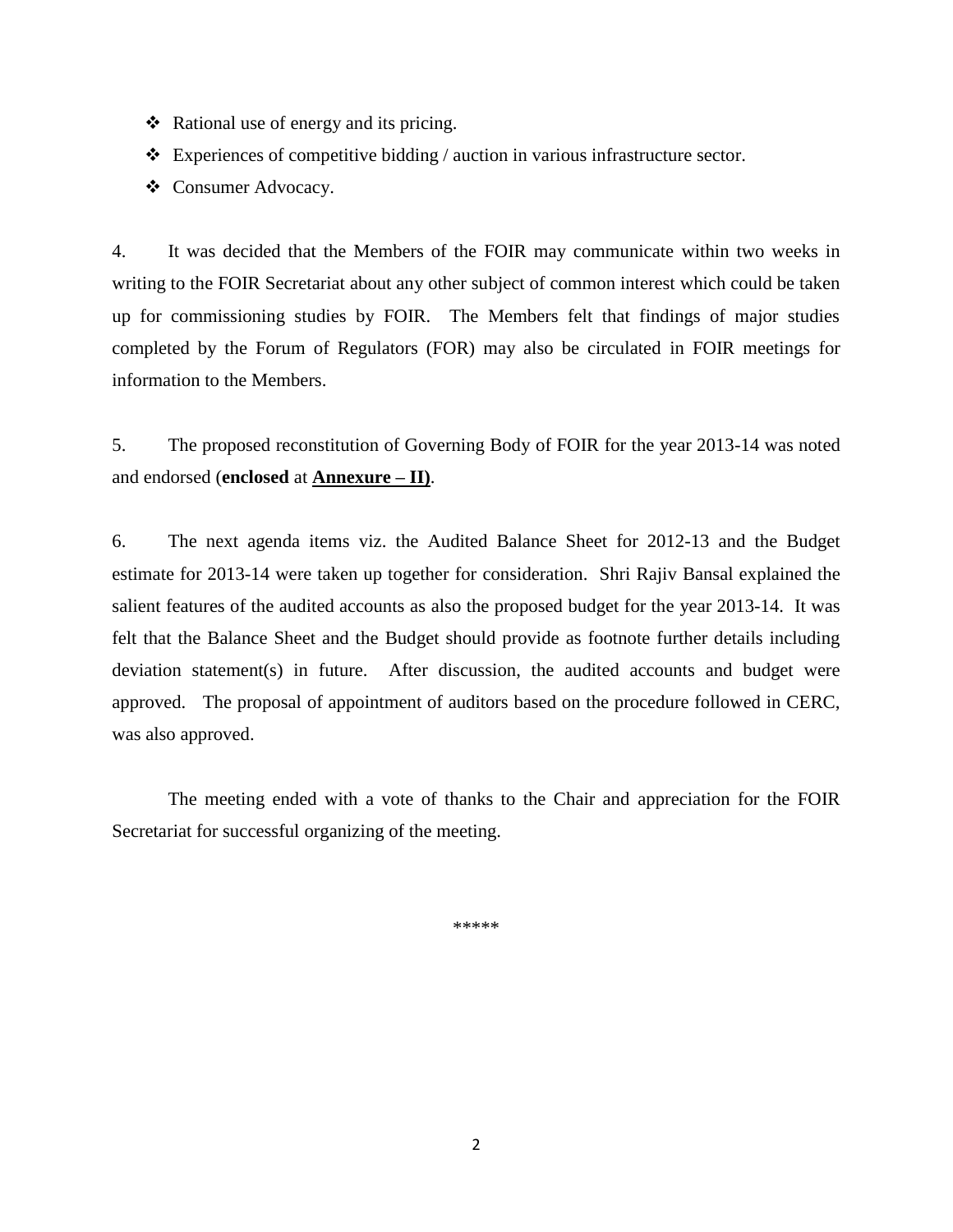## **LIST OF PARTICIPANTS ATTENDED THE 14 TH ANNUAL GENERAL BODY MEETING OF**

## **FORUM OF INDIAN REGULATORS ( FOIR ) HELD ON 07 TH JUNE, 2013 AT INDIA HABITAT CENTRE, NEW DELHI.**

| S. No.           | <b>Name</b>               | <b>Designation</b>              |  |
|------------------|---------------------------|---------------------------------|--|
| 1.               | Dr. Pramod Deo            | Chairperson, CERC &             |  |
|                  |                           | Hony. Chairman, FOIR            |  |
| 2.               | Shri Yashwant S Bhave     | Chairperson, AERA &             |  |
|                  |                           | Hony. Vice-Chairman, FOIR       |  |
| 3.               | Shri S. Krishnan          | Chairperson, PNGRB &            |  |
|                  |                           | Hony. Vice-Chairman, FOIR       |  |
| $\overline{4}$ . | Dr. P.K. Mishra           | Chairperson, GERC &             |  |
|                  |                           | Hony. Vice-Chairman, FOIR       |  |
| 5.               | Shri V.S. Verma           | Member, CERC &                  |  |
|                  |                           | Hony. Secretary, FOIR           |  |
| 6.               | Shri M. Deena Dayalan     | Member, CERC &                  |  |
|                  |                           | Hony. Treasurer, FOIR           |  |
| 7.               | Shri Digvijai Nath        | Chairperson, APSERC             |  |
| 8.               | Shri U.N. Panjiar         | Chairperson, BERC               |  |
| 9.               | Shri Manoj Dey            | Chairperson, CSERC              |  |
| 10.              | Shri P.D. Sudhakar        | Chairperson, DERC               |  |
| 11.              | Dr. V.K. Garg             | Chairperson, JERC for Goa & all |  |
|                  |                           | UTs except Delhi                |  |
| 12.              | Shri Rakesh Sahni         | Chairperson, MPERC              |  |
| 13.              | Shri V.P. Raja            | Chairperson, MERC               |  |
| 14.              | Shri Anand Kumar          | Chairperson, MSERC              |  |
| 15.              | Shri T.T. Dorji           | Chairperson, SSERC              |  |
| 16.              | Shri H.L. Bajaj           | Ex-Chairperson, CEA             |  |
| 17.              | Shri B.K. Halder          | Ex-Chairperson, BERC            |  |
| 18.              | Shri V.K. Sood            | Ex-Chairperson, DERC            |  |
| 19.              | Shri V.S. Ailawadi        | Ex-Chairperson, HERC            |  |
| 20.              | Shri K.S. Chaube          | Ex-Chairperson, HERC            |  |
| 21.              | Shri Vijoy Kumar          | Ex-Chairperson, UPERC           |  |
| 22.              | Shri T.S. Balasubramanian | Member, (Fin.) & Acting         |  |
|                  |                           | Chairperson, TAMP               |  |
| 23.              | Shri P.K. Bishnoi         | Member, PNGRB                   |  |
| 24.              | Shri K.K. Jha             | Member, PNGRB                   |  |
| 25.              | Shri C.R. Sekhar Reddy    | Member, APERC                   |  |
| 26.              | Shri R. Ashoka Chari      | Member, APERC                   |  |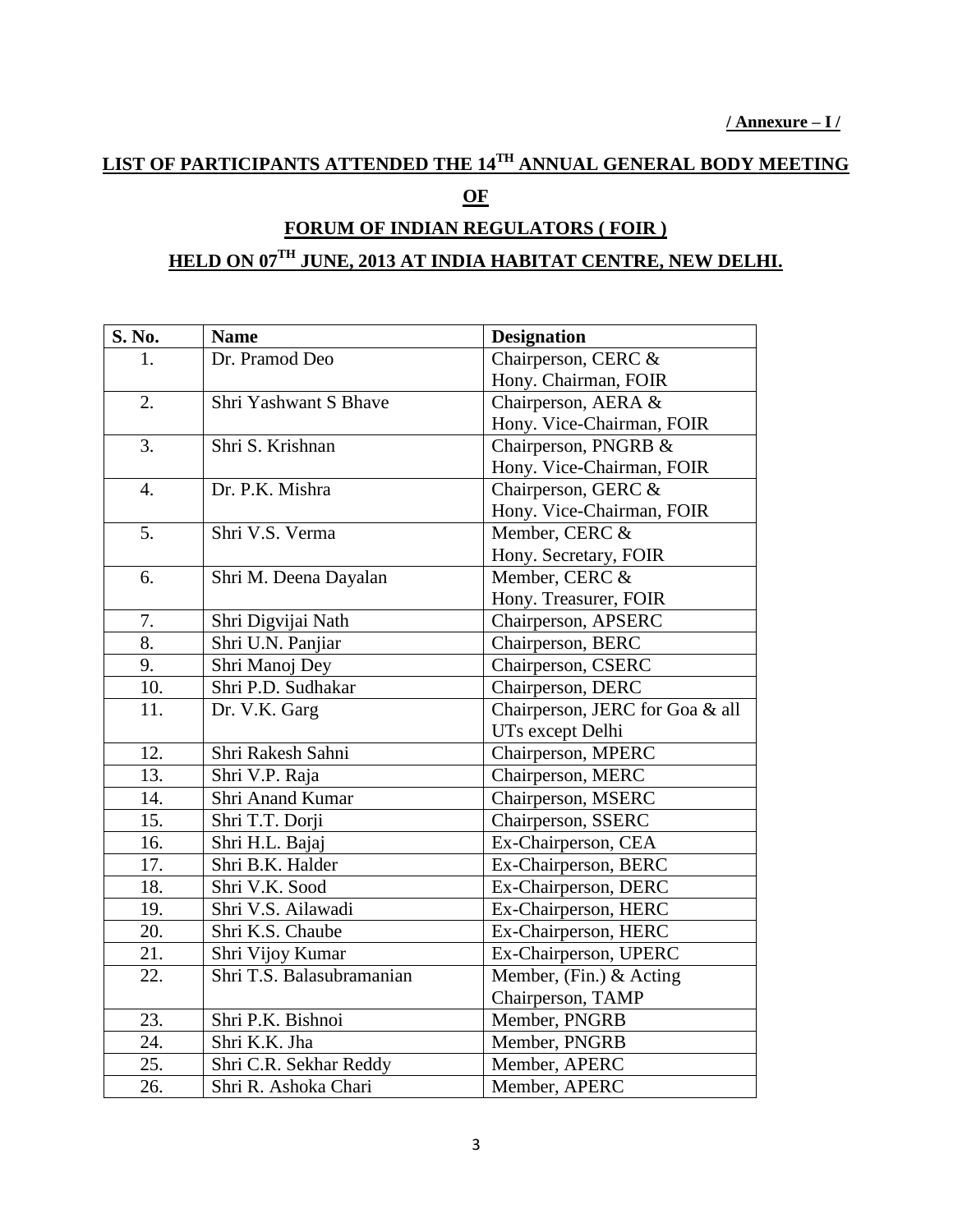| 27. | Dr. R.K. Gogoi                    | Member, AERC               |  |
|-----|-----------------------------------|----------------------------|--|
| 28. | Shri S.C. Jha                     | Member, BERC               |  |
| 29. | Shri V.K. Shrivastava             | Member, CSERC              |  |
| 30. | Shri Shyam Wadhera                | Member, DERC               |  |
| 31. | Shri J.P. Singh                   | Member, DERC               |  |
| 32. | Shri Pravinbhai Patel             | Member, GERC               |  |
| 33. | Dr. M.K. Iyer                     | Member, GERC               |  |
| 34. | Shri Rohtash Dahiya               | Member, HERC               |  |
| 35. | Shri D.S. Pawar                   | Member, J&KSERC            |  |
| 36. | Shri T. Munikrishanaiah           | Member, JSERC              |  |
| 37. | Shri S.K. Chaturvedi              | Member, JERC for Goa & all |  |
|     |                                   | UTs except Delhi           |  |
| 38. | Shri A.B. Bajpai                  | Member, MPERC              |  |
| 39. | Ms. Chandra Iyengar               | Member, MERC               |  |
| 40. | Shri Sivapada Swain               | Member, OERC               |  |
| 41. | Shri Virinder Singh               | Member, PSERC              |  |
| 42. | Ms. Meenakshi Singh               | Member, UPERC              |  |
| 43. | Shri K.P. Singh                   | Member, UERC               |  |
| 44. | Shri Gurudeo Sinha<br><b>TERI</b> |                            |  |
| 45. | Shri Romit                        | <b>TERI</b>                |  |
| 46. | Shri D.P. Sinha                   | Ex-Member, CERC            |  |
| 47. | Shri S.K. Jayaswal                | Ex-Member, BERC            |  |
| 48. | Shri R.K. Sharma                  | Ex-Member, GERC            |  |
| 49. | Shri A. Velayutham                | Ex-Member, MERC            |  |
| 50. | Shri V.K. Khanna                  | Ex-Member, UERC            |  |
| 51. | Shri S.C. Dhingra                 | Ex-Member, UPERC           |  |
| 52. | Shri R.D. Gupta                   | Ex-Member, UPERC           |  |
| 53. | Shri Rajiv Bansal                 | Secretary, CERC            |  |
| 54. | Shri S.K. Chatterjee              | Deputy Chief (RA), CERC    |  |